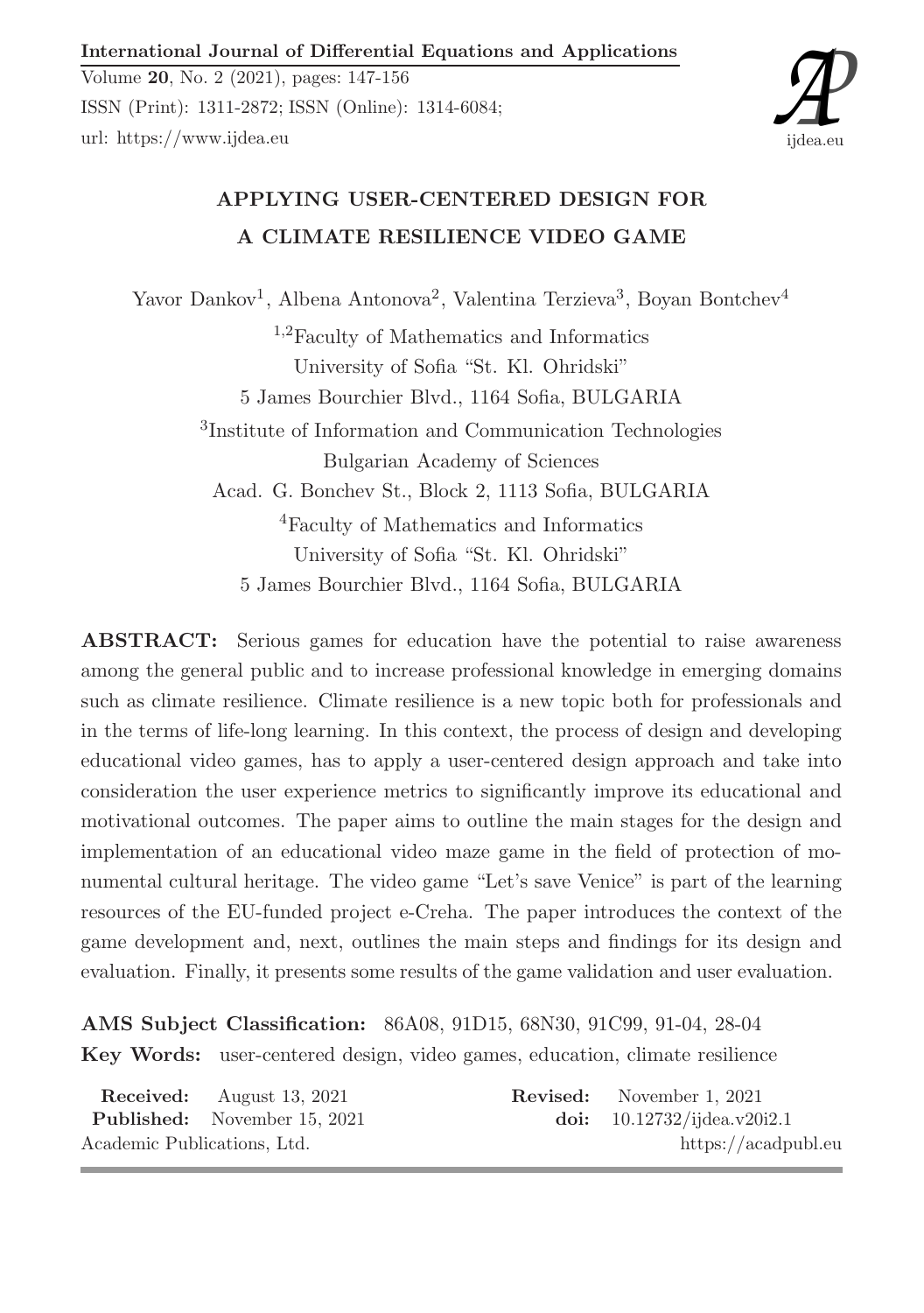#### 1. INTRODUCTION

Serious educational games have the potential to raise general public awareness and increase expert knowledge [1], especially in emerging domains such as climate change and climate resilience. It appears that educational resources, and particularly the serious video games dedicated to topics of climate change, climate resilience, and protection of the built heritage, are rare. At the same time, an increasing number of professionals from multidisciplinary fields such as urban planning, engineering, architecture, city administration, and others, as well as citizens and building owners, need to be better prepared to cope with the increasing challenges imposed by climate change.

Being a partner in the project e-Creha (https://www.ecreha.org/), the team from Sofia University is responsible for the design and development of educational video maze games dedicated to climate change. As found in the project, architectural education has paid very little attention to the vulnerability of the built heritage to climate change and has overlooked the contribution of heritage to the development of climate-adaptive strategies for a resilient society. Raising awareness among the general public is significant as cultural heritage contributes to social cohesion, sustainable development, and psychological well-being. Thus, protecting heritage means promoting resilience.

Stepping on the APOGEE platform for the design of educational video maze games [2], the Sofia University team designed, implemented, and validated the educational video game "Let's save Venice". By outlining the user-centered approach, the work aims to reflect on the main stages for the design and implementation of educational video maze games. The paper is structured as follows. The first part makes a short overview of the main concepts of User-centered design in serious maze video games for learning. The second part discusses the steps for the game "Let's save Venice" design and development. Last, the validation context is described, along with a summary of the results.

## 2. USER-CENTERED DESIGN IN EDUCATIONAL MAZE VIDEO GAMES

The main focus of the adopted user-centered approach is to improve the User experience (UX), taking into consideration different factors, determining the quality of interaction between the users and the systems, focusing on its effectiveness and efficiency, and adding criteria like attractiveness, aesthetics, or joy-of-use [3]. Based upon the previous research of [2], we applied a user-centered design approach and created the educational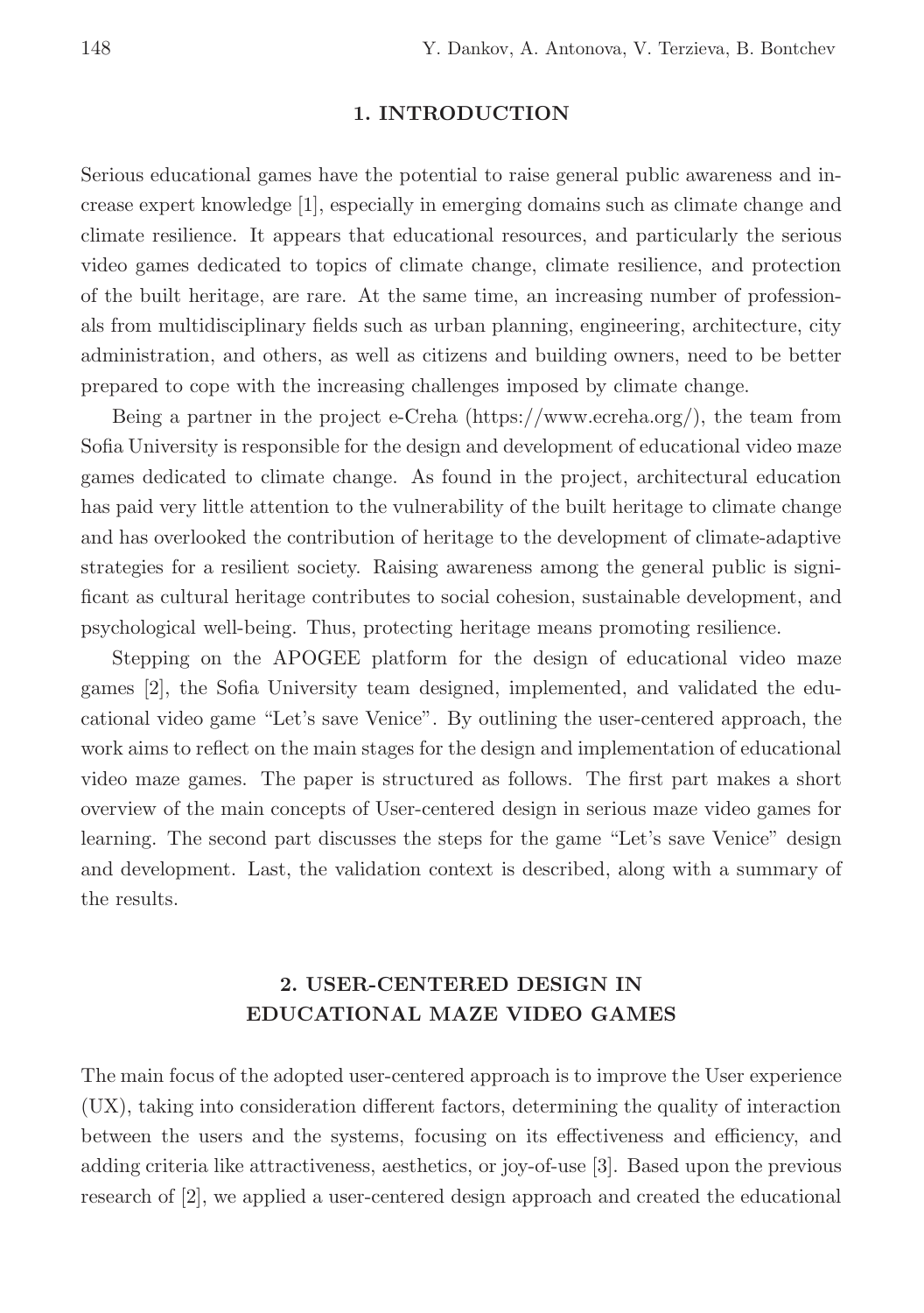video game "Let's Save Venice." The design of this educational video game aims to cover all important aspects of UX for serious games, combining factors such as playability, learnability, and usability. The key elements for UX in (serious) educational video games are reflected: e.g., factors such as gaming experience, learning experience, usability [4, 5], engagement, emotional and cognitive elements (inner emotional level); game content (goals of the game and learnability aspects); fun and flow factors [6, 7], challenge, playability, usability learnability, efficiency, memorability, errors, and satisfaction [8].

Based on the review in [2], the following main factors for UX in games are selected grouped in three general facets: playability, learnability, and usability.

Playability – consists of a group of factors such as Gaming experience, Challenge (the perceptions of the game difficulty by players), Immersion, Game flow, Affect (confidence, self-efficacy, and attitudes), and Motivation to engage [9]. Fidelity in a serious game can be associated with the level of realism that the environment provides to the user. Presentation of in-game graphics and audio affects player immersion and engagement.

Learnability – often, the learning experience is associated with educational game effectiveness, the setting of clear goals, and available feedback to provide a learning opportunity [2]. The game content should be aligned to the educational objectives and curriculum within which it is embedded. Content appropriateness and integration refer to the game activity, promotion reflection on the knowledge and skills that the game provides to players. Further, they maintain encouraging the integration of knowledge from different areas to support player's decision-making and developing new knowledge from the game. Media matching within serious games is used to identify the most appropriate media to use, such as animation, sound, picture, or text within a game.

Usability – the UX characteristics of usability cover factors such as ease of use of the interface, user control within the gaming environment, the avoidance of errors, and satisfaction with the game's interactive features [10]. Usability explains how the user can achieve specified goals with effectiveness, efficiency, and satisfaction in a specified context of use. The components of usability are the following:  $(1)$  effectiveness – the accuracy and completeness with which customers players achieve specified goals (measured in completion rates and errors);  $(2)$  efficiency – the accuracy and completeness of goals achieved concerning player effort and resources (e.g., time on task and number of trials); (3) satisfaction – the positive attitudes and experience from the use of the system.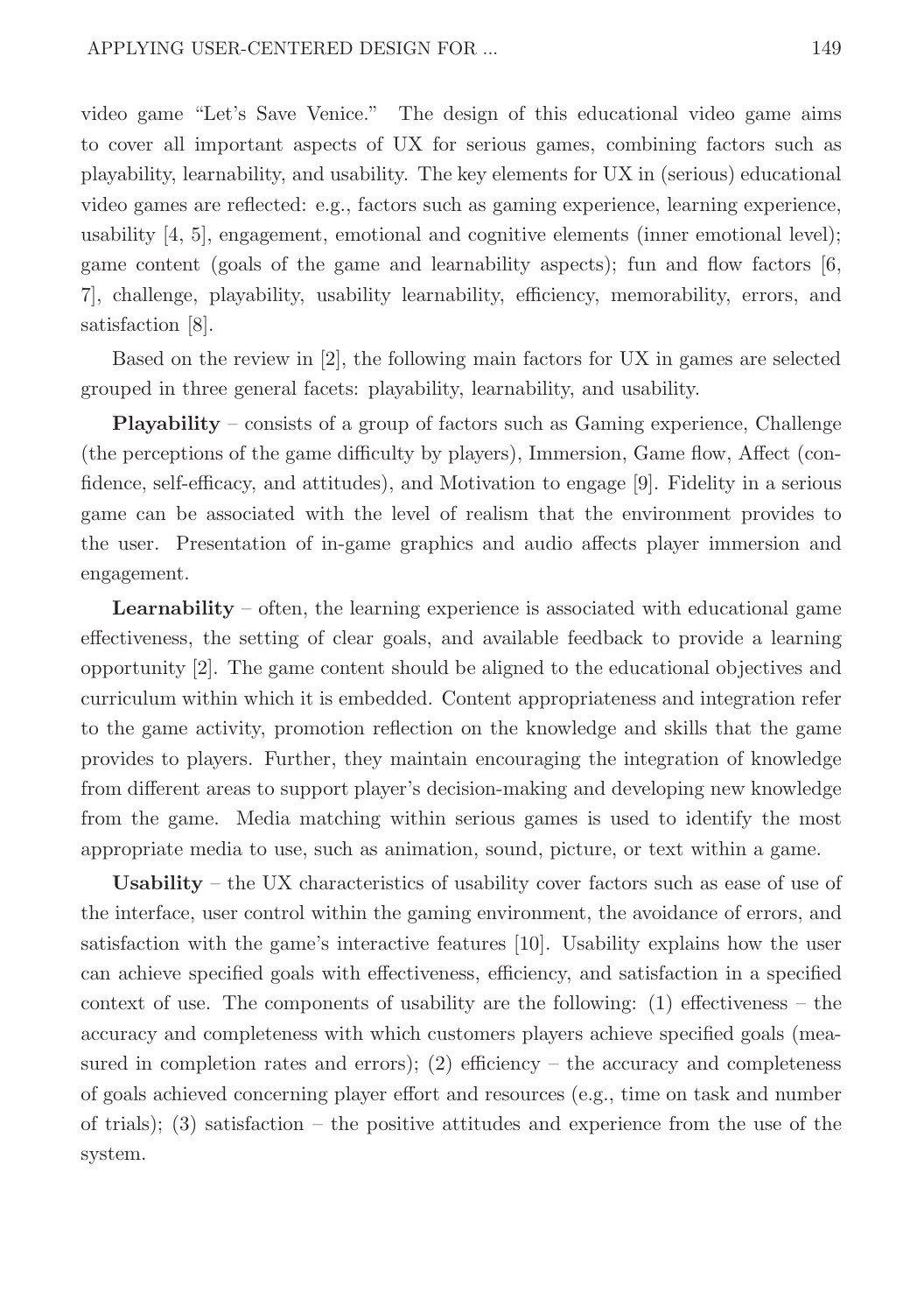#### 3. RESEARCH METHODOLOGY

Before proposing a game design, the initial stage covered short research on available educational resources, learning games, educational projects, and publications in the field of climate change, climate resilience, building cultural heritage, and monumental cultural heritage protection. The Sofia University (SU) team performed a desktop study of existing online video games, covering Climate changes or/and Built heritage. The team found a total of 37 video games, considering several aspects such as the game type, dimension (2D or 3D), game genre, and online resources. The search process was conducted in the period February-March 2021 by using the most popular search engines (Google, Bing, and Baidu), together with Web of Science and Scopus. The exploration of games is performed according to the different combinations of the following keywords: game(s), mini-game(s), puzzle(s), climate, climate change, environment, environment protection, heritage, built heritage, cultural heritage, monuments, sustainability, resilience, vulnerability in the languages of the partner countries (English, Spanish, Italian, and Bulgarian). The search queries have also returned several descriptions of games matching keywords, though the games were unavailable because they were Flash-based or their host sites were expired or inaccessible.

For each digital game, the team collected detailed information, e.g., about objective, brief description core game loop, mechanics, dynamics, aesthetics of the game. Based on these data, several significant conclusions are made. The predominant genres appeared to be puzzles and action-adventure games. Nearly half of these games are dedicated to monumental cultural heritage (actually, 15 games plus a collection of 28 games and mini-games about ancient Rome), while 21 video games are about climate change. On the one hand, 27 games are about resilience,  $18$  – about impact,  $5$  – about vulnerability, and 13 – about adaptation. On the other hand, 28 of all the games are single-player games, whereas only 9 games are multiplayer video games. The majority of the games (26) are 2D games, while the other ten games appeared to have a 3D graphic interface and one  $-2.5D$ .

It has to be highlighted that many commercial entertainment games explore historical monuments, architectural sites, and cultural heritage buildings though, they can hardly be used as serious games for teaching and learning purposes. Raising awareness and increasing the popularity of historical monuments and buildings, these games can attract the attention of young students on the protection of cultural heritage. However, different discussions among history teachers reveal that popular entertainment games often mix real facts with fiction, use not-verified sources, and thus are not suitable for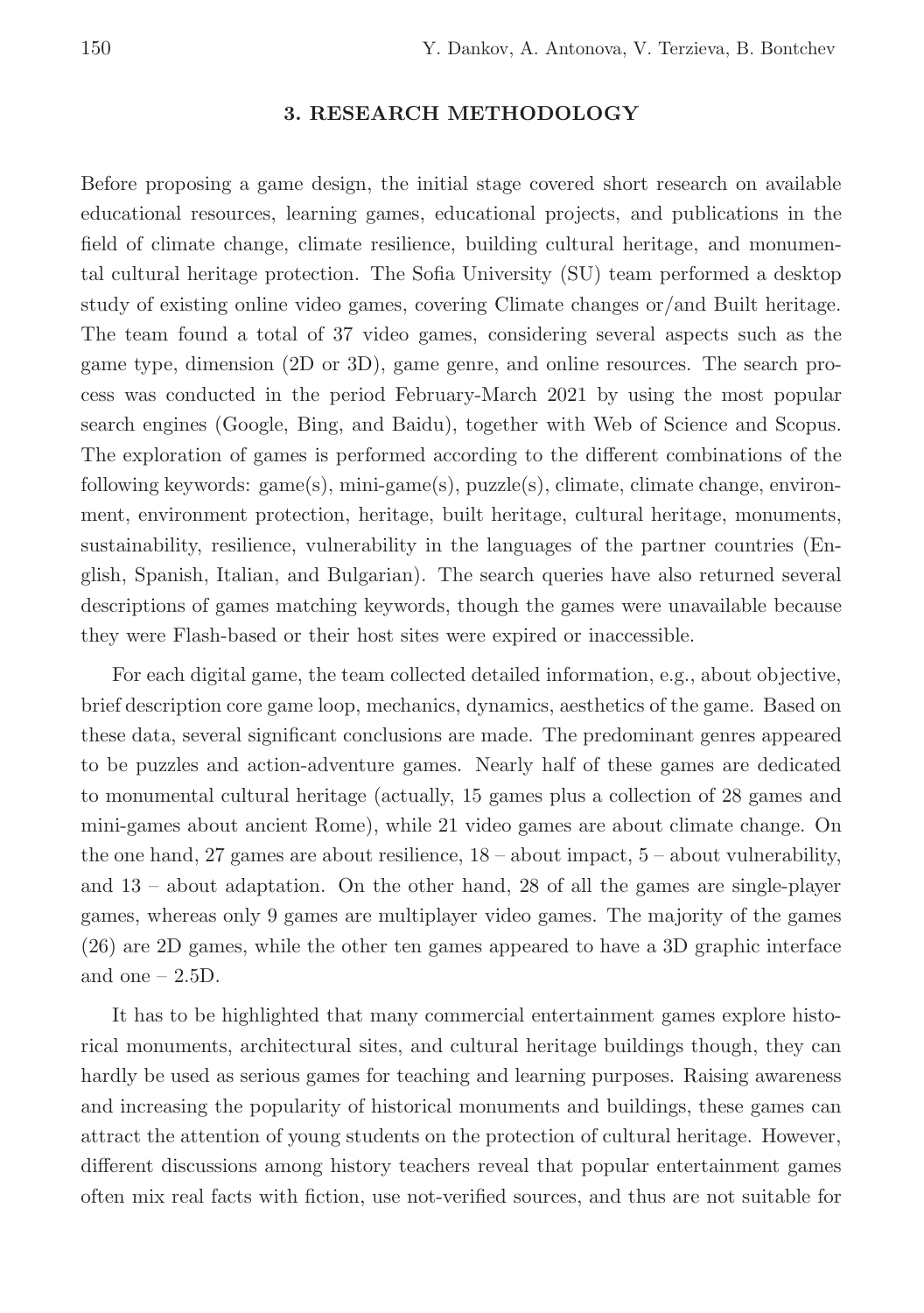educational activities.

#### 4. GAME IMPLEMENTATION

The prototype of the game "Let's save Venice" is developed within the project e-Creha. It is designed by using the serious game development platform APOGEE [11] for only three months. It is created by XML description of the enriched maze that includes different types of didactic mini-games. Using this XML description in the Unity 3D editor, a 3D maze is generated [12]. The game can also be personalized and adapted in the manner described in previous publications of the authors [13, 14]. The game "Let's save Venice" is an educational video game representing a five-hall maze with information tables and different built-in mini-games (puzzles and quizzes) corresponding to the educational game scenario.

Learning objectives are aimed at exploring how built heritage is vulnerable to extreme weather and hazards and how these issues can be addressed. Further, the goals are to experience the resilience strategies to protect built heritage toward climate change. These objectives are achieved through different types of puzzle mini-games that provide didactic tasks dedicated to enhancing the player's skills and knowledge. Playing goals and rules require the players to pass through all the maze halls by unlocking doors for the next rooms. For this purpose, students have to answer a question concerning the didactic content placed on the learning boards in each hall. Before answering the door-unlocking question, the players should play and solve all the puzzle mini-games in the respective room.

The design of the educational 3D video game-maze embraces the following steps:

- 1. Setting learning objectives and creating a game scenario reflecting them;
- 2. Collection and selection of relevant textual and multimedia content;
- 3. Modeling of appropriate types of didactic mini-games;
- 4. Design of audiovisual layout of the maze halls;
- 5. Generation of online versions of the game;
- 6. Testing and validation of the initial version of the game with target users.

Figure 1 presents the maze map that consists of the following rooms: Introduction, The Context, The Problem, The Solution, and The Future. All the maze halls present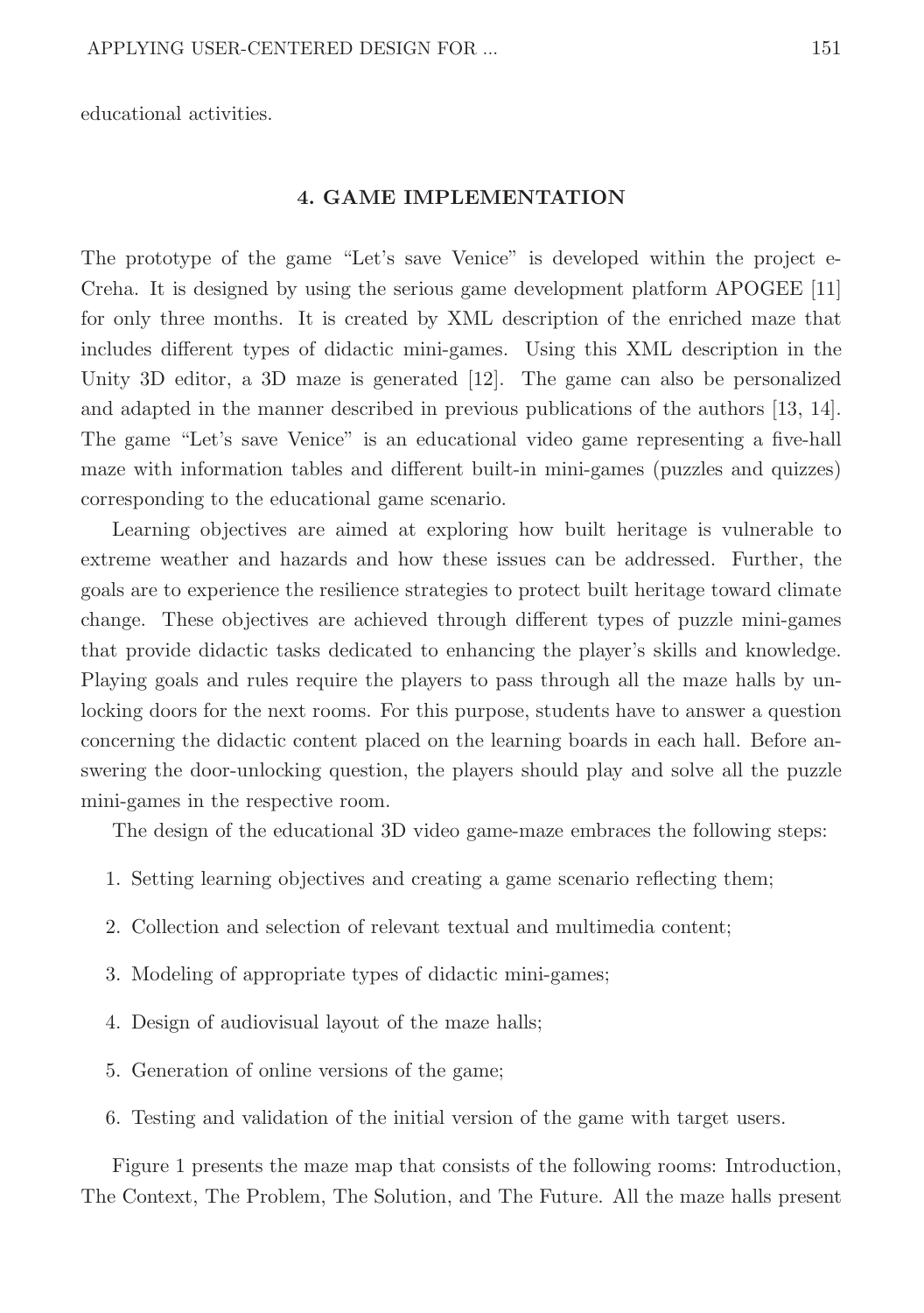educational content corresponding to their name. The player's mission in the video maze game is to understand how Venice can be saved from ever-growing floods by getting acquainted with the multimedia materials on the information boards. Then, using the acquired knowledge to solve the built-in learning tasks (different types of mini-games). The process of learning and playing should take a minimum time with maximum efficiency. To achieve the mission goals, the player must pass through all the maze halls, complete all mandatory game tasks, and find all hidden objects, thus collecting the maximum number of points (i.e., achieve the maximal result).



Figure 1. The maze map of the game "Let's save Venice"

The game "Let's save Venice" aims to explore the main factors, problems, and solutions for climate resilience and the protection of monumental cultural heritage in Venice. Currently, the mini-games built into the maze halls are the following five types [15]:

- 1. Rolling balls marked with text or a picture to the corresponding positions or rings on the floor map in the hall (Figure 2, bottom right);
- 2. Detection of hidden (translucent) objects to obtain points;
- 3. Finding hidden words in a table with ordered letters by marking a sequence of letters (Figure 2, bottom left);
- 4. Finding hidden pairs of tiles (two identical words/ images, or word and the corresponding image) by clicking on them (Figure 2, top right);
- 5. Arranging images according to a given attribute by placing them in the corresponding positions (Figure 2, top left).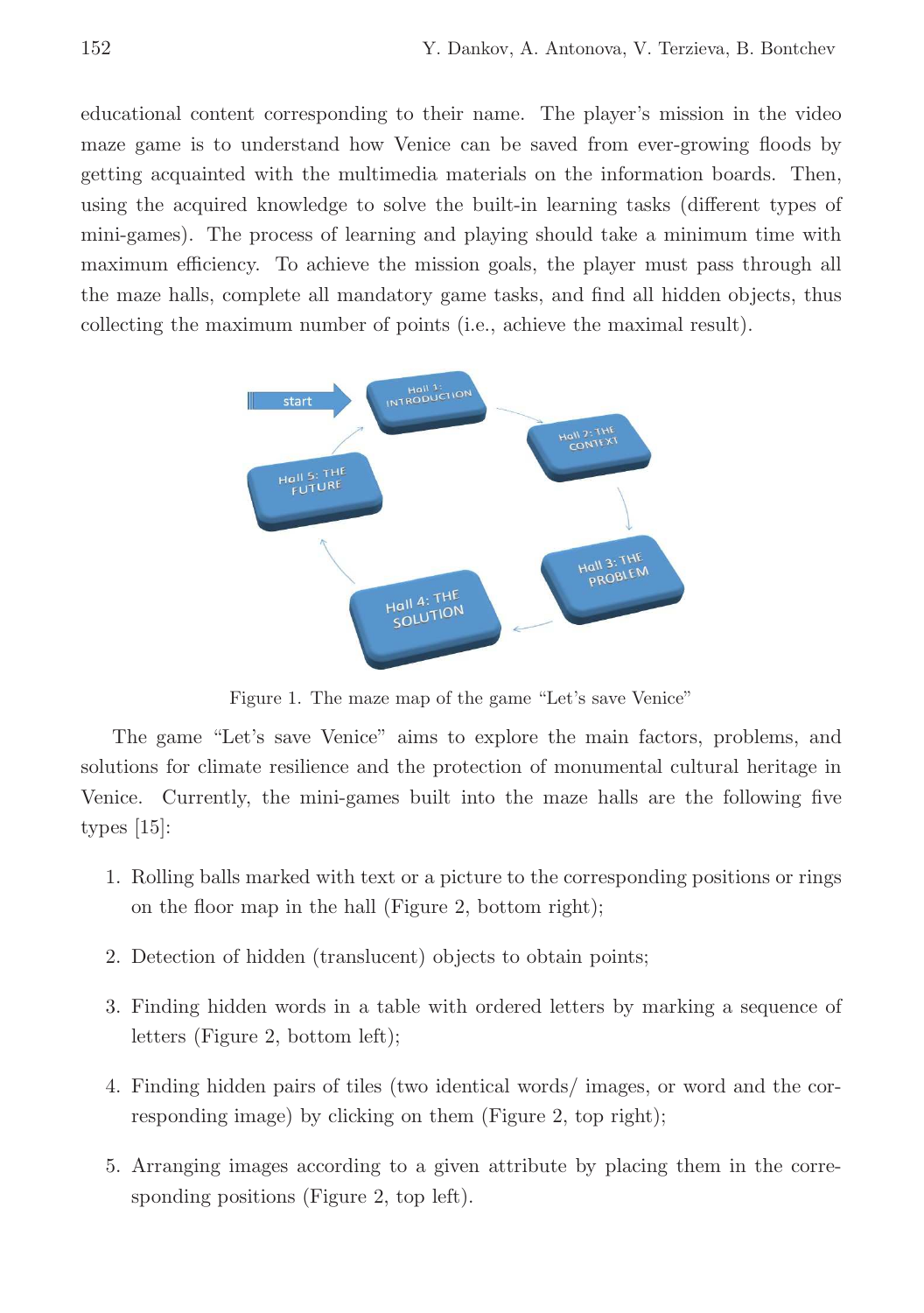

Figure 2. Screenshots from the game "Let's save Venice"

### 5. GAME VALIDATION AND DISCUSSION

The final stage of game development includes testing and validation of the initial version of the game "Let's save Venice". It was performed during the e-Creha project workshop held from 31 of August to 8 of September 2021 in Technical University at Eindhoven, the Netherlands. The workshop aims at implementing and testing new pedagogies according to the specific themes of the modules. Totally 24 students from the target audience – students in architecture, urban design, and cultural heritage domains, both from Bachelor and Master Programs participated in the testing process. Initially, the students were introduced to the game, its learning and playing goals, and rules by a presentation and discussion. The playing time was planned to be 15–30 minutes, though some students played for up to an hour. After the playing session, the students were asked to fill in an online survey aimed at exploring their opinions about the learnability, playability, and other characteristics of the maze game.

Based on the preliminary results, some of the main UX factors were identified and measured both for the educational maze game and the mini-games. Figure 3 presents reported mean values of these factors (Flow, Challenge, Competence, Positive and Negative affect, Immersion, and Tension) for two mini-games – the matching pictures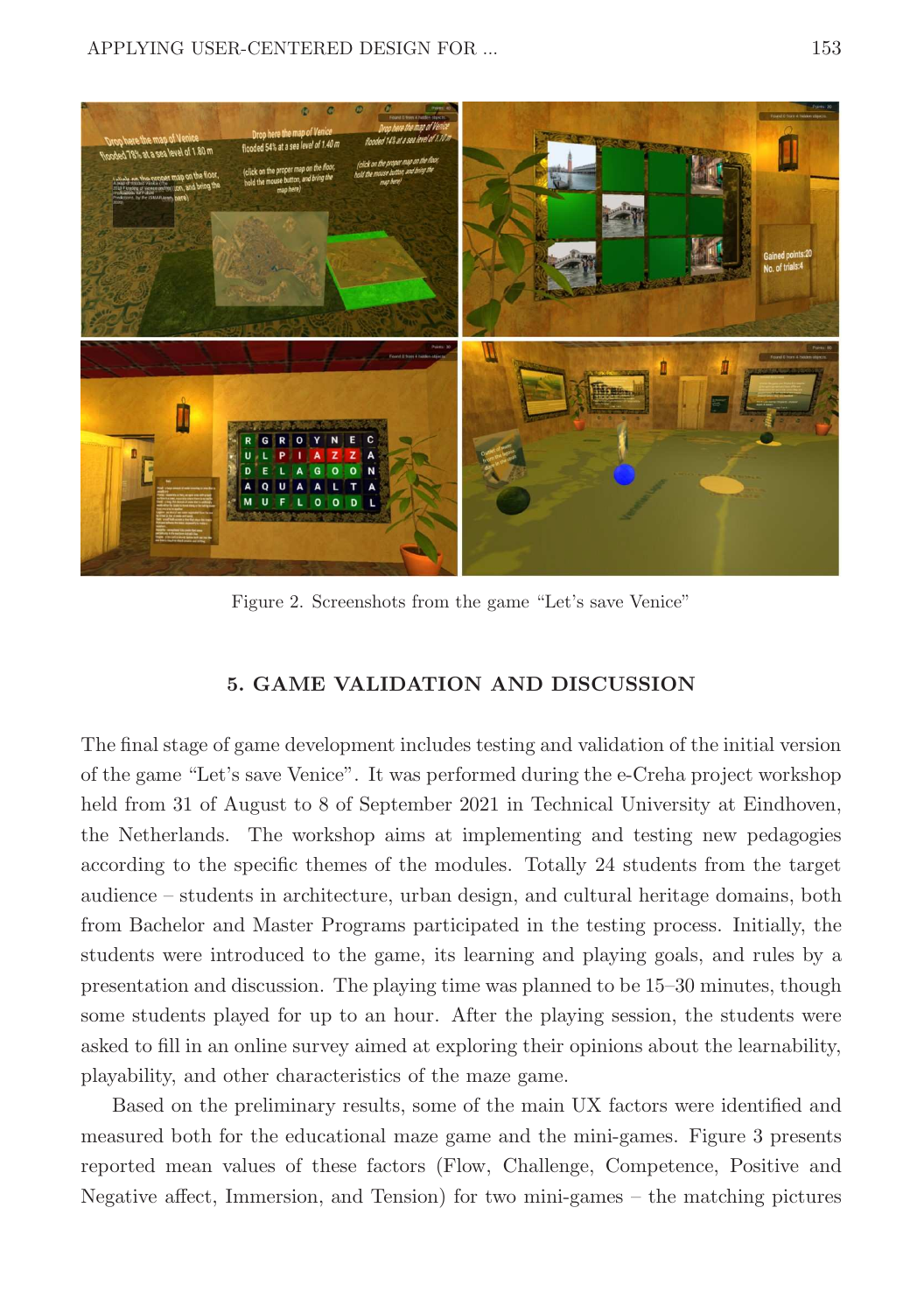game and the game of rolling balls to positions or rings. The evaluation range covers the Likert five-scale range, corresponding to five levels of presence for each one of the seven factors, namely  $5 - \text{very high}, 4 - \text{high}, 3 - \text{medium}, 2 - \text{low}, 1 - \text{very low}$ . The outcomes prove that UX factors Flow, Competence, Immersion, and Positive affect are reported with relatively high mean values (greater than 3.5 excepting Challenge), while the Negative affect and Tension are presented with low levels.



Figure 3. Comparison of the user experience factors for two mini-games

#### 6. CONCLUSION

The user-centered approach to creating educational video games focuses on both the design and development of such games to the needs and essential modeling characteristics of the final game players, i.e., the learners. The paper presented a study in the educational video games area where the user-centered approach was applied to the design and development of a 3D maze game dedicated to climate resilience of monumental built cultural and historical heritage in the context of saving Venice from ever-growing floods. The conducted practical experiment for game validation proved that the importance factors of user experience such as Flow, Challenge, Competence, Positive and Negative affect, Immersion, and Tension are reported with considerably good levels. Thus, game validation has proven the benefits of the user-centered approach to creating games for learning.

Further research activities will be focused on developing a similar maze game dedicated to the climate resilience of built cultural and historical heritage and its vulnerability. The e-Creha project plans the creation of three more maze games. The authors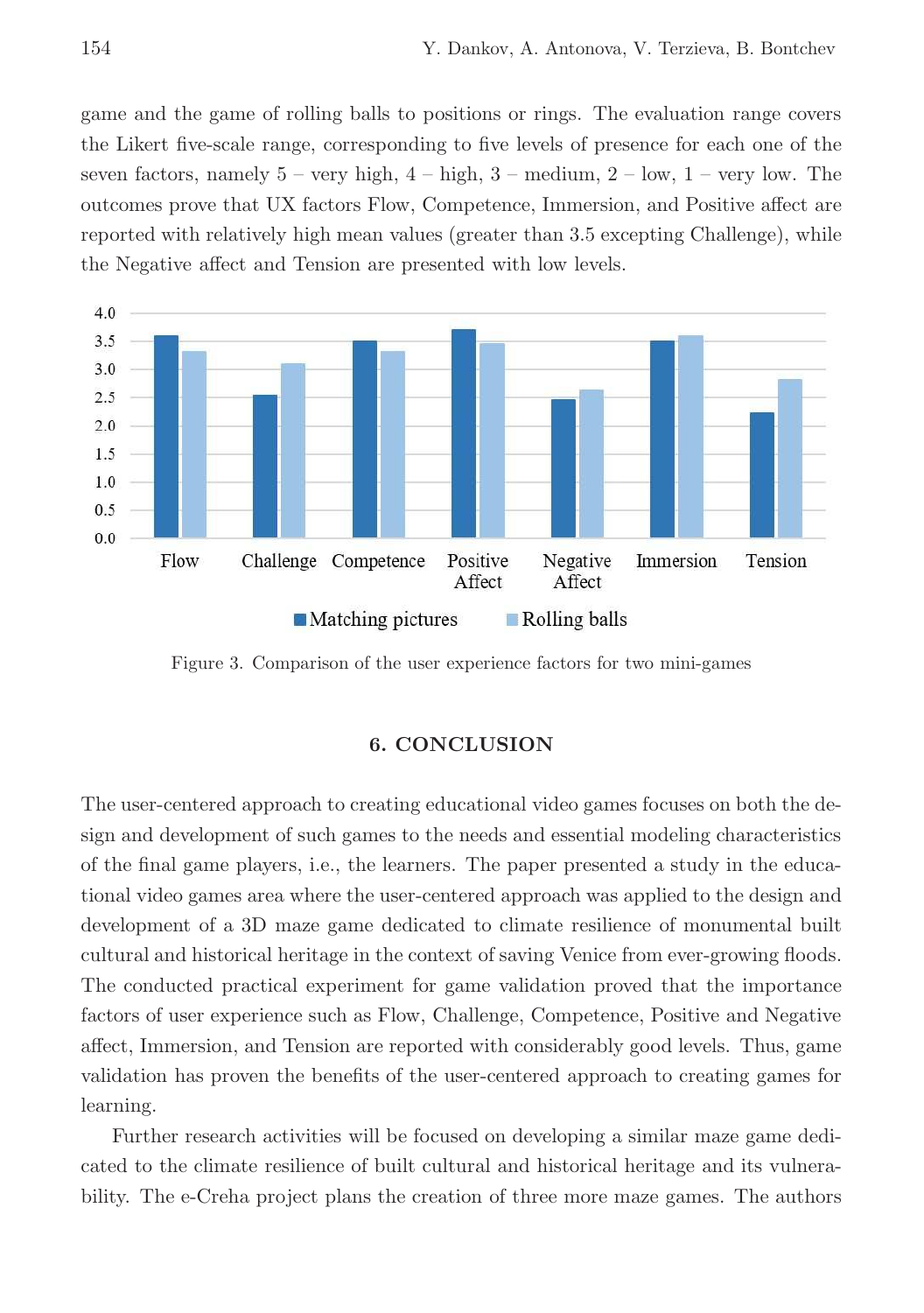of the paper hope these maze games will provide even better learnability, playability, and user experience. They will contain enhanced mini-games, adaptive gameplay [16] and, as well, virtual players helping the individual learners by answering their questions and reading the texts presented on the learning boards in each one of the maze halls.

#### ACKNOWLEDGMENTS

The research leading to these results has received funding from the e-Creha project, funded under the Erasmus+ programme with project number 2020-1-NL01-KA203- 064610, and from the APOGEE project, funded by the Bulgarian National Science Fund, Grant Agreement No. DN12/7/2017.

#### REFERENCES

- [1] J. Gee, Games, learning and 21st century survival skills, *Journal for Virtual Worlds Research*, (2009), 2 (1), DOI: 10.4101/jvwr.v2i1.623.
- [2] Y. Dankov, A. Antonova, B. Bontchev, Adopting User-Centered Design to Identify Assessment Metrics for Adaptive Video Games for Education, *Ahram T., Taiar R. (eds) Human Interaction, Emerging Technologies and Future Systems V. IHIET 2021*, Lecture Notes in Networks and Systems, Springer, Cham, (2022), Vol. 319, 289–297, DOI: 10.1007/978-3-030-85540-6-37.
- [3] J. Giacomin, What Is Human Centred Design? The Design Journal, *Bloomsbury Publishing*, (2014), 17:4, 606–623, DOI: 10.2752/175630614x14056185480186.
- [4] N. Sebe, Human-centered computing, *Handbook of Ambient Intelligence and Smart Environments*, New York, Springer, (2010), 349–370, ISBN: 978-0-387-93808-0.
- [5] A. Chammas, M. Quaresma, C. Mont'Alvão, A Closer Look on the User Centred Design, *Procedia Manufacturing*, (2015), 3, Elsevier, 5397–5404.
- [6] R. Bernhaupt, *Evaluating user experience in games: Concepts and methods*, Springer Science & Business Media, (2010), ISBN: 978-1-84882-963-3.
- [7] V. Nagalingam, R. Ibrahim, User experience of educational games: a review of the elements, *Procedia Computer Science*, Elsevier, (2015), 72, 423–433.
- [8] E. Law, X. Sun, Evaluating user experience of adaptive digital educational games with Activity Theory, *Int. journal of human-computer studies*, (2012), 70 (7), 478–497.